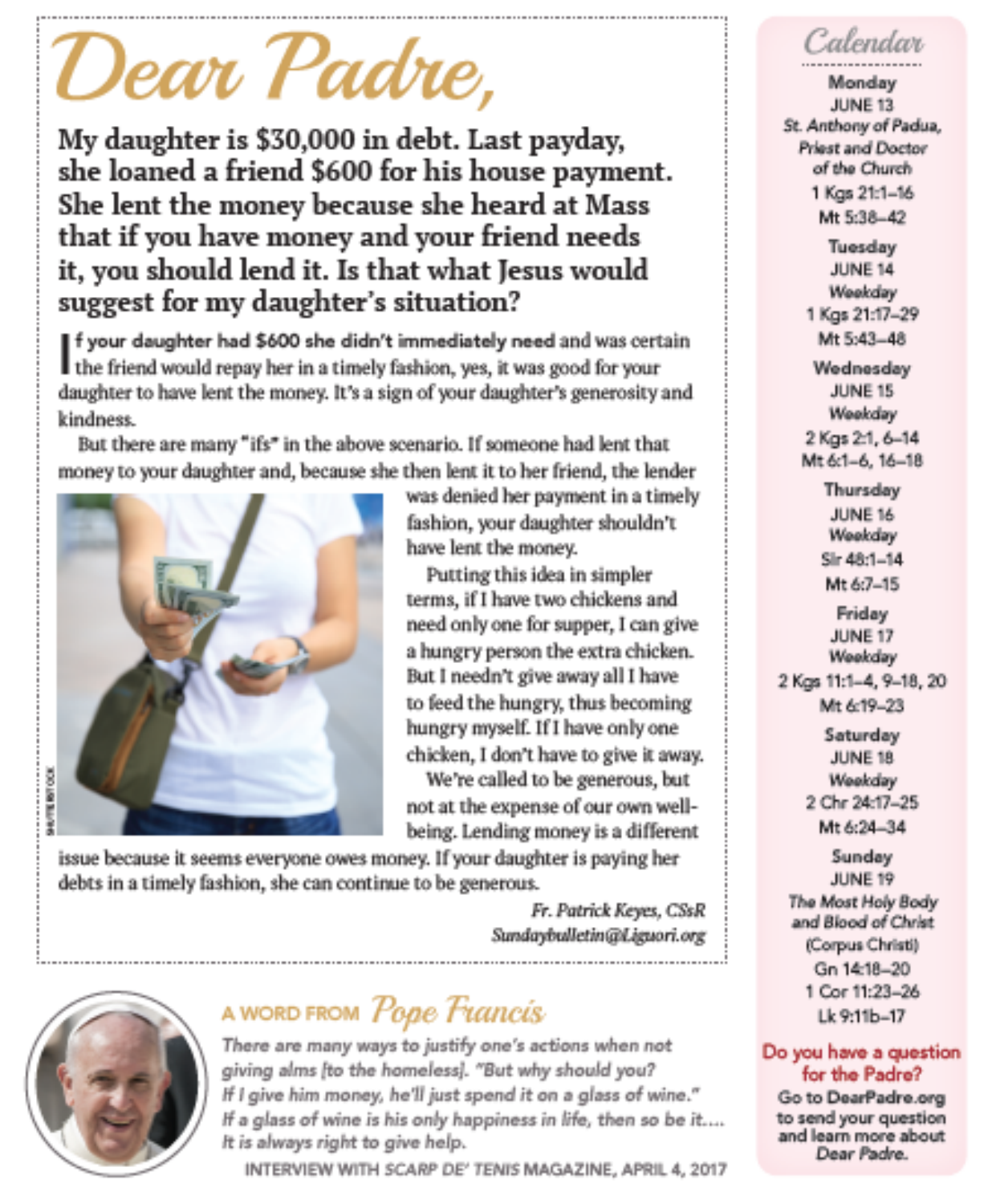



June 12<sup>th</sup>, 2022



**St. Ann Catholic Church & Our Lady of Chartres Mission** Pastor: Reverend Fr. David Milton **Office phone: 228-832-2560, Hours: Monday-Friday 9am-3pm.** Web: www.stannparishlizana.org --- Email: [stanngulfport@hotmail.com](mailto:stanngulfport@hotmail.com)



#### **St. Ann Mass Schedule:**

Saturday – June  $11<sup>th</sup> 5:00<sub>pm</sub>$ -Ex Soc. Sunday – June  $12<sup>th</sup>$  9:00am-Parish

 **OLC Mass Schedule:**

Sunday – June  $12<sup>th</sup>$  7:30am-Ex. Soc.

**SACRAMENT OF RECONCILIATION Before Mass and by Appointment**

Monday – June  $13<sup>th</sup> 8:00$ am-Glen Lizana Wednesday – June  $15<sup>th</sup> 6:00$ pm-No mass Thursday – June 16<sup>th</sup> 8:00am-Glen Lizana Friday – June 17 th 8:00am–Glen Lizana

Saturday – June 18<sup>th</sup> St. Ann 5:00pm-Glen Lizana Sunday - June 19<sup>th</sup> OLC 7:30am-Father's Day Masses Sunday – June 19<sup>th</sup> 9:00am- Father's Day Masses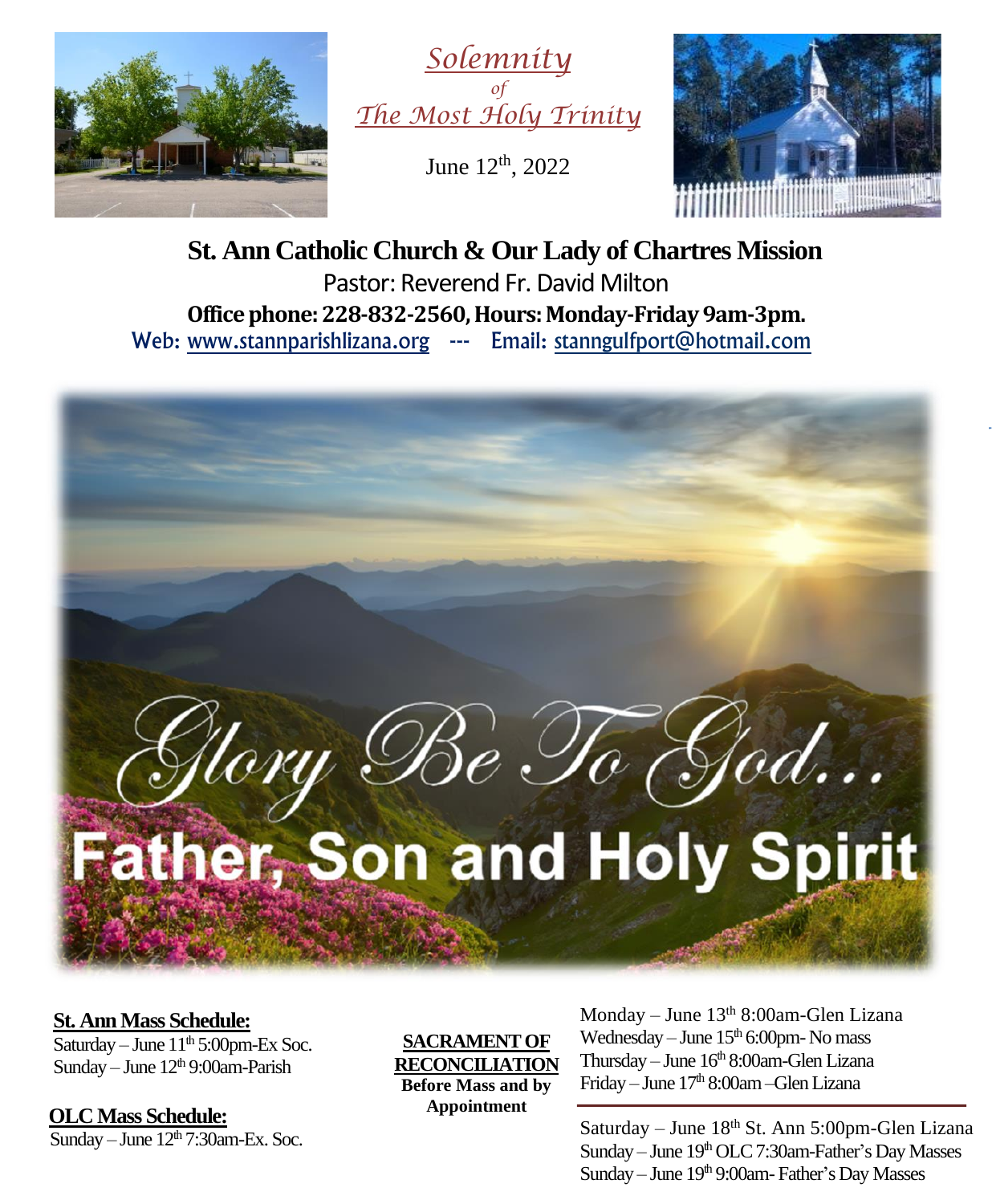#### *From Father David'sDesk...*

# *I Believe in God*

 **What do we mean when we say this?** We are saying that we don't understand it, but we believe it; we accept it as truth. How do we know it's true? First, we must remember that we are standing before the greatest mystery of all— the mystery of the triune God. The best we can do is open our eyes to the power of God working in our lives. Today's readings help us do that.

In the first reading, the wisdom of God takes our hand and leads us through the marvels of creation. Who has not stood in awe before a sunset, a waterfall, or the smile of an infant? We are surrounded by the wonders of the natural world, wonders that can fashion us into nature mystics and prompt us to praise our Creator.

Once transformed by his encounter with the risen Christ, Paul proclaims again and again that "we have peace with God through our Lord Jesus Christ" (Romans 5:1). He knows from experience that Jesus is his savior and the savior of us all. We may not always realize this, but there are times in the life of each of us when we experience a profound need to be saved.

Finally in the Gospel, it was Jesus himself who promised that the "Spirit of truth" would come and strengthen our faith (John 16:13). Without that Spirit we might simply wander about in confusion. These readings provide a glimpse into the action of God in our lives. Do we believe what they say?

> With Prayers, *Fr. David*

#### **St. Ann Stewardship**

Identifiable: \$1590.00 – Loose: \$199.00- Children: \$36.00 – (ACH: \$675.00) **Total: \$1825.00**

**OLC Stewardship** Identifiable: \$655.00 – Loose: \$136.00 **Total: \$791.00**

#### **CATFISH Festival:**

An updated list of what we still need for the Catfish Festival is attached to the bulletin and in the back of church. Please sign up to donate if possible. Contact **Ruth (228) 219- 8782** for more information.

#### **DRAWDOWN Tickets:**

Drawdown tickets can be purchased by contacting **Fr. David, Robert** or coming by the **office**.

#### **CATFISH Festival - BINGO:**

Donations for the BINGO prizes during the Catfish festival are being accepted at this time. Should you wish to donate, either by giving a prize or by giving a cash donation, please contact **Emma (228) 669-9033** or **Brandi at (228) 861-8387**

#### **MASS Cancellation**:

Due to a scheduling conflict, the 6:00pm Mass for Wednesday June 15<sup>th</sup> has been cancelled.

#### **SECOND Collection:**

There will be a second collection for Peter's Pence on June 25<sup>th</sup> & 26<sup>th</sup> after each mass. Envelopes will be in each pew and at the back of church.